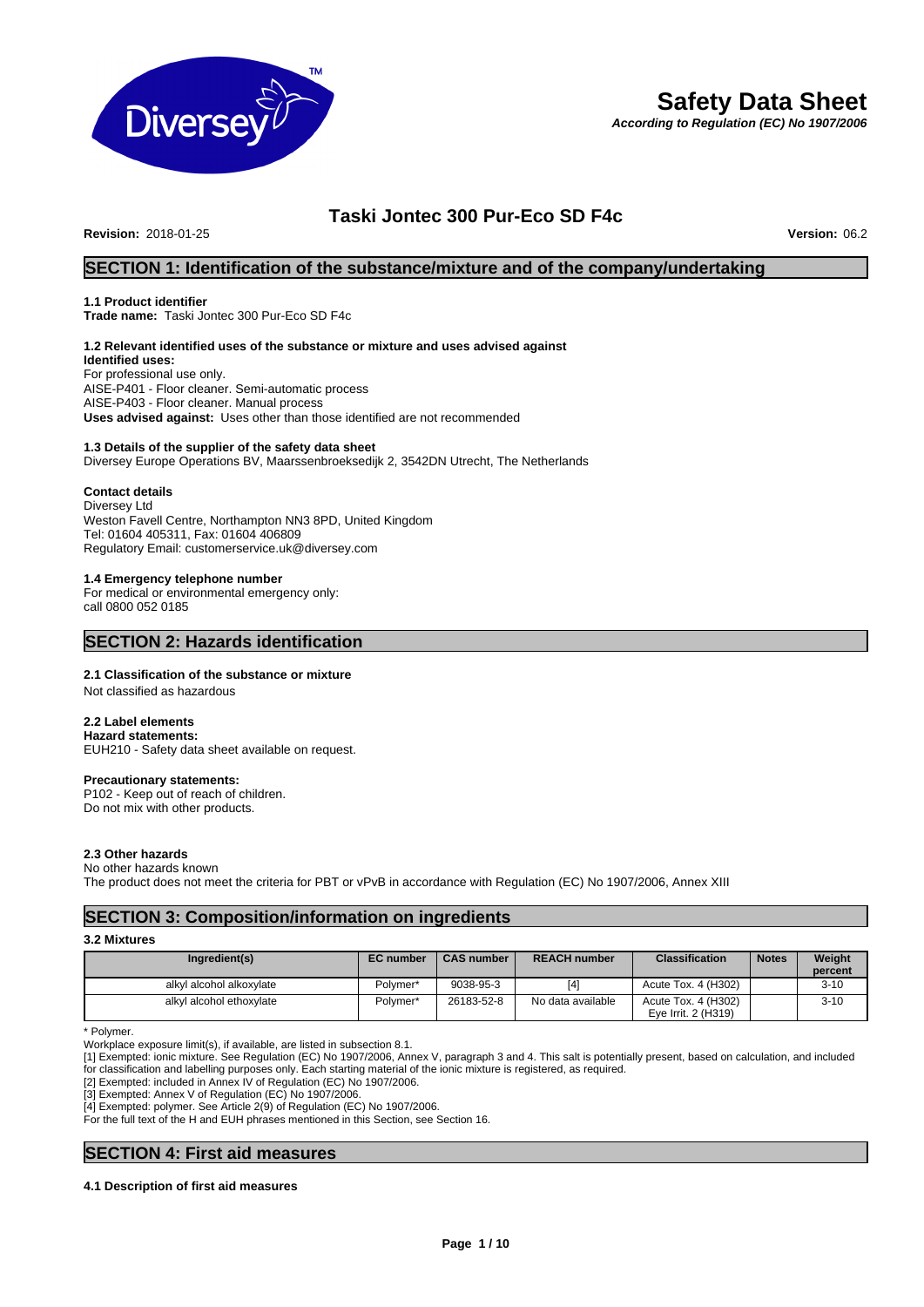| Inhalation:                     | Get medical attention or advice if you feel unwell.                                                           |
|---------------------------------|---------------------------------------------------------------------------------------------------------------|
| <b>Skin contact:</b>            | Wash skin with plenty of lukewarm, gently flowing water. If skin irritation occurs: Get medical advice        |
|                                 | or attention.                                                                                                 |
| Eye contact:                    | Rinse cautiously with water for several minutes. If irritation occurs and persists, get medical<br>attention. |
| Ingestion:                      | Rinse mouth. Immediately drink 1 glass of water. Get medical attention or advice if you feel unwell.          |
| Self-protection of first aider: | Consider personal protective equipment as indicated in subsection 8.2.                                        |
|                                 |                                                                                                               |
|                                 | A.O. Mast because the characteristic starts and affects. In this words were the final of the                  |

#### **4.2 Most important symptoms and effects, both acute and delayed**

| Inhalation:          | No known effects or symptoms in normal use. |
|----------------------|---------------------------------------------|
| <b>Skin contact:</b> | No known effects or symptoms in normal use. |
| Eye contact:         | No known effects or symptoms in normal use. |
| Ingestion:           | No known effects or symptoms in normal use. |
|                      |                                             |

#### **4.3 Indication of any immediate medical attention and special treatment needed**

No information available on clinical testing and medical monitoring. Specific toxicological information on substances, if available, can be found in section 11.

# **SECTION 5: Firefighting measures**

#### **5.1 Extinguishing media**

Carbon dioxide. Dry powder. Water spray jet. Fight larger fires with water spray jet or alcohol-resistant foam.

#### **5.2 Special hazards arising from the substance or mixture**

No special hazards known.

#### **5.3 Advice for firefighters**

As in any fire, wear self contained breathing apparatus and suitable protective clothing including gloves and eye/face protection.

### **SECTION 6: Accidental release measures**

#### **6.1 Personal precautions, protective equipment and emergency procedures**

No special measures required.

#### **6.2 Environmental precautions**

Do not allow to enter drainage system, surface or ground water. Dilute with plenty of water.

#### **6.3 Methods and material for containment and cleaning up**

Absorb with liquid-binding material (sand, diatomite, universal binders, sawdust).

#### **6.4 Reference to other sections**

For personal protective equipment see subsection 8.2. For disposal considerations see section 13.

# **SECTION 7: Handling and storage**

#### **7.1 Precautions for safe handling**

#### **Measures to prevent fire and explosions:**

No special precautions required.

#### **Measures required to protect the environment:**

For environmental exposure controls see subsection 8.2.

#### **Advices on general occupational hygiene:**

Handle in accordance with good industrial hygiene and safety practice. Keep away from food, drink and animal feeding stuffs. Do not mix with other products unless adviced by Diversey.

# **7.2 Conditions for safe storage, including any incompatibilities**

Store in accordance with local and national regulations. Keep only in original container. For conditions to avoid see subsection 10.4. For incompatible materials see subsection 10.5.

#### **7.3 Specific end use(s)**

No specific advice for end use available.

### **SECTION 8: Exposure controls/personal protection**

#### **8.1 Control parameters Workplace exposure limits**

Air limit values, if available:

Biological limit values, if available: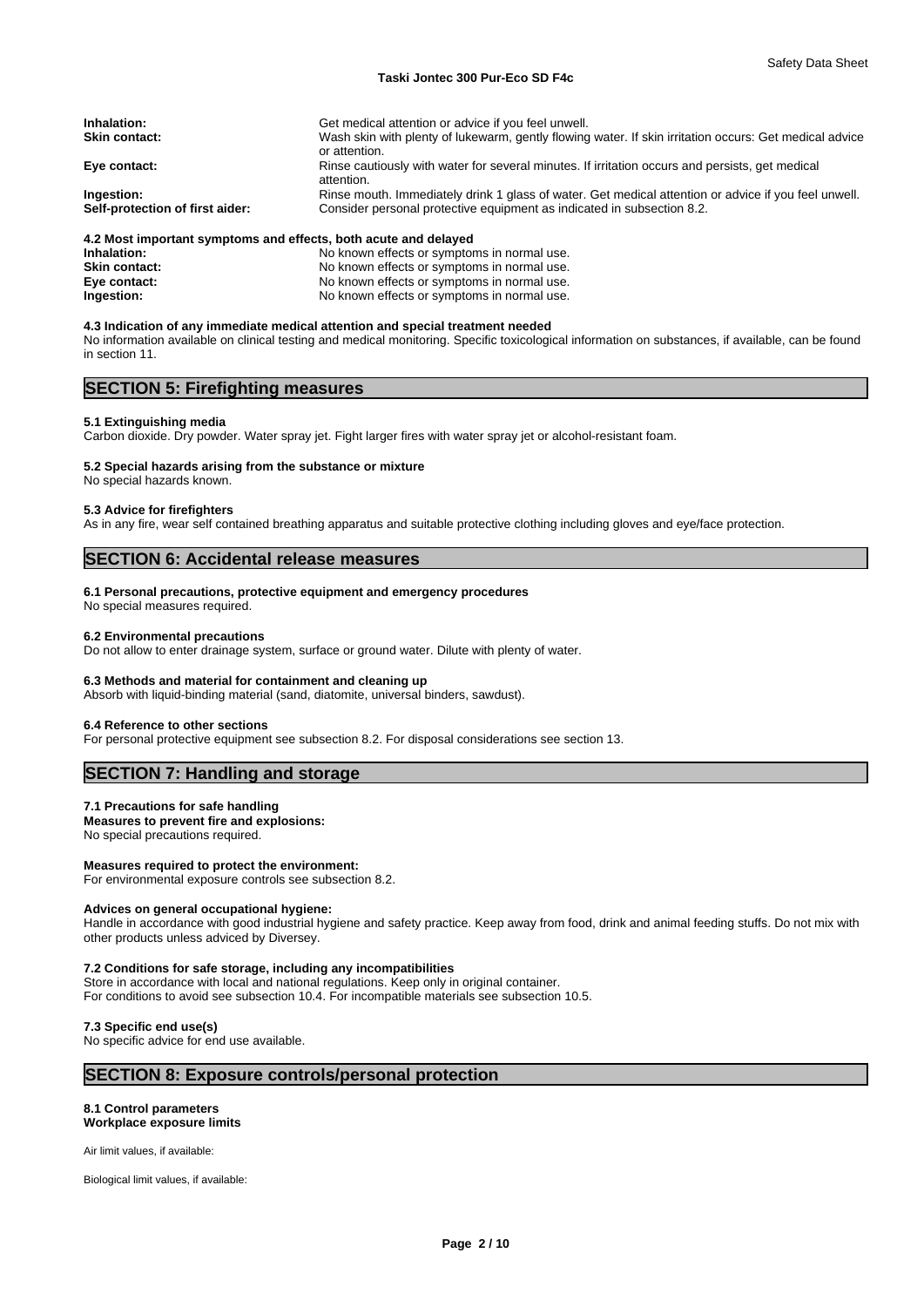Recommended monitoring procedures, if available:

Additional exposure limits under the conditions of use, if available:

#### **DNEL/DMEL and PNEC values Human exposure**

#### DNEL oral exposure - Consumer (mg/kg bw)

| Ingredient(s)            | Short term - Local<br>effects | <b>Short term - Systemic</b><br>effects | Long term - Local<br>effects | <b>I Long term - Systemic I</b><br>effects |
|--------------------------|-------------------------------|-----------------------------------------|------------------------------|--------------------------------------------|
| alkyl alcohol alkoxylate |                               |                                         |                              |                                            |
| alkyl alcohol ethoxylate |                               |                                         |                              |                                            |

#### DNEL dermal exposure - Worker

| Ingredient(s)            | <b>Short term - Local</b><br>effects | <b>Short term - Systemic</b><br>effects (mg/kg bw) | Long term - Local<br>effects | I Long term - Systemic I<br>effects (mg/kg bw) |
|--------------------------|--------------------------------------|----------------------------------------------------|------------------------------|------------------------------------------------|
| alkyl alcohol alkoxylate |                                      |                                                    |                              |                                                |
| alkyl alcohol ethoxylate |                                      |                                                    |                              |                                                |

#### DNEL dermal exposure - Consumer

| <b>Short term - Local</b><br>effects | effects (mg/kg bw) | Long term - Local<br>effects | effects (mg/kg bw)           |                          |
|--------------------------------------|--------------------|------------------------------|------------------------------|--------------------------|
|                                      |                    |                              |                              |                          |
|                                      |                    |                              |                              |                          |
|                                      |                    |                              | <b>Short term - Systemic</b> | I Long term - Systemic I |

#### DNEL inhalatory exposure - Worker (mg/m<sup>3</sup>

| Ingredient(s)            | <b>Short term - Local</b><br>effects | <b>Short term - Systemic</b><br>effects | Long term - Local<br>effects | <b>I Long term - Systemic I</b><br>effects |
|--------------------------|--------------------------------------|-----------------------------------------|------------------------------|--------------------------------------------|
| alkyl alcohol alkoxylate |                                      |                                         |                              |                                            |
| alkyl alcohol ethoxylate |                                      |                                         |                              |                                            |

#### DNEL inhalatory exposure - Consumer (mg/m<sup>3</sup>)

| Ingredient(s)            | <b>Short term - Local</b><br>effects | <b>Short term - Systemic</b><br>effects | Long term - Local<br>effects | l Long term - Svstemic l<br>effects |
|--------------------------|--------------------------------------|-----------------------------------------|------------------------------|-------------------------------------|
| alkyl alcohol alkoxylate |                                      |                                         |                              |                                     |
| alkyl alcohol ethoxylate |                                      |                                         |                              |                                     |

#### **Environmental exposure**

| Environmental exposure - PNEC |        |                                                      |                     |                                  |
|-------------------------------|--------|------------------------------------------------------|---------------------|----------------------------------|
| Ingredient(s)                 | (mq/l) | Surface water, fresh Surface water, marine<br>(mg/l) | Intermittent (ma/l) | Sewage treatment<br>plant (mg/l) |
| alkyl alcohol alkoxylate      |        |                                                      |                     |                                  |
| alkyl alcohol ethoxylate      |        |                                                      |                     |                                  |

#### Environmental exposure - PNEC, continued

| Ingredient(s)            | l Sediment. freshwater l<br>(mg/kg) | Sediment, marine<br>(mg/kg) | Soil (mg/kg) | Air (mg/m <sup>3</sup> ) |
|--------------------------|-------------------------------------|-----------------------------|--------------|--------------------------|
| alkyl alcohol alkoxylate |                                     |                             |              |                          |
| alkyl alcohol ethoxylate |                                     |                             |              |                          |

#### **8.2 Exposure controls**

*The following information applies for the uses indicated in subsection 1.2 of the Safety Data Sheet. If available, please refer to the product information sheet for application and handling instructions. Normal use conditions are assumed for this section.*

)

 $)$ 

*Recommended safety measures for handling the undiluted product: Covering activities such as filling and transfer of product to application equipment, flasks or buckets*

| Appropriate engineering controls:<br>Appropriate organisational controls: | No special requirements under normal use conditions.<br>No special requirements under normal use conditions.                                               |
|---------------------------------------------------------------------------|------------------------------------------------------------------------------------------------------------------------------------------------------------|
| Personal protective equipment                                             |                                                                                                                                                            |
| Eye / face protection:                                                    | Safety glasses are not normally required. However, their use is recommended in those cases<br>where splashes may occur when handling the product (EN 166). |
| Hand protection:                                                          | Rinse and dry hands after use. For prolonged contact protection for the skin may be necessary.                                                             |
| <b>Body protection:</b>                                                   | No special requirements under normal use conditions.                                                                                                       |
| <b>Respiratory protection:</b>                                            | No special requirements under normal use conditions.                                                                                                       |
| <b>Environmental exposure controls:</b>                                   | No special requirements under normal use conditions.                                                                                                       |

*Recommended safety measures for handling the diluted product:*

### **Recommended maximum concentration (%):** 2

Appropriate engineering controls: No special requirements under normal use conditions.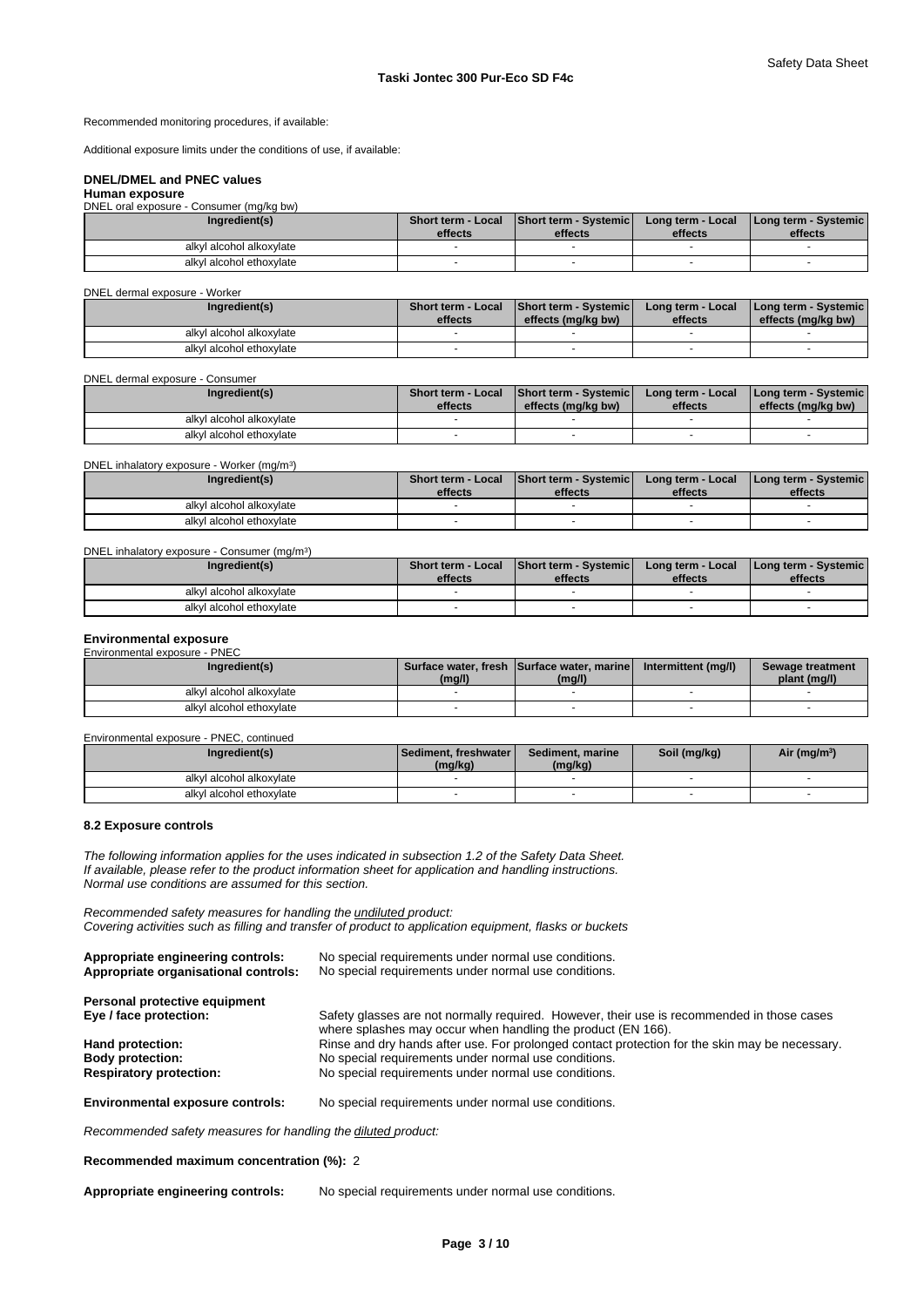| Appropriate organisational controls:    | No special requirements under normal use conditions.                                                                                              |
|-----------------------------------------|---------------------------------------------------------------------------------------------------------------------------------------------------|
| Personal protective equipment           |                                                                                                                                                   |
| Eye / face protection:                  | Safety glasses are not normally required. However, their use is recommended in those cases<br>where splashes may occur when handling the product. |
| Hand protection:                        | Rinse and dry hands after use. For prolonged contact protection for the skin may be necessary.                                                    |
| <b>Body protection:</b>                 | No special requirements under normal use conditions.                                                                                              |
| <b>Respiratory protection:</b>          | No special requirements under normal use conditions.                                                                                              |
| <b>Environmental exposure controls:</b> | No special requirements under normal use conditions.                                                                                              |

# **SECTION 9: Physical and chemical properties**

**9.1 Information on basic physical and chemical properties Information in this section refers to the product, unless it is specifically stated that substance data is listed**

**Physical State:** Liquid **Colour:** Clear, Green **Odour:** Slightly perfumed **Odour threshold:** Not applicable  $pH: ~ 8$  (neat) **Melting point/freezing point (°C):** Not determined Not relevant to classification of this product **Initial boiling point and boiling range (°C):** Not determined

Substance data, boiling point

| Ingredient(s)            | Value             | <b>Method</b> | Atmospheric pressure |  |
|--------------------------|-------------------|---------------|----------------------|--|
|                          | $\sim$            |               | (hPa)                |  |
| alkyl alcohol alkoxylate | No data available |               |                      |  |
| alkyl alcohol ethoxylate | No data available |               |                      |  |

**Method / remark**

**Method / remark**

*( UN Manual of Tests and Criteria, section 32, L.2 )* **Flash point (°C):** Not applicable. **Sustained combustion:** Not applicable. **Evaporation rate:** Not determined **Flammability (solid, gas):** Not determined **Upper/lower flammability limit (%):** Not determined

Substance data, flammability or explosive limits, if available:

**Method / remark**

**Vapour pressure:** Not determined

Substance data, vapour pressure

| Substance data, vapour pressure |                   |                  |                  |
|---------------------------------|-------------------|------------------|------------------|
| Ingredient(s)                   | Value<br>(Pa)     | <b>Method</b>    | Temperature<br>C |
| alkyl alcohol alkoxylate        | ະ 10              | Method not given | ററ<br>zu         |
| alkyl alcohol ethoxylate        | No data available |                  |                  |

#### **Method / remark**

#### **Solubility in / Miscibility with Water:** Fully miscible **Vapour density:** Not determined **Relative density:** ≈1.01(20°C)

Substance data, solubility in water

| Ingredient(s)            | Value             | <b>Method</b> | Temperature<br>$10^{\circ}$ |
|--------------------------|-------------------|---------------|-----------------------------|
|                          | (g/l)             |               |                             |
| alkyl alcohol alkoxylate | No data available |               |                             |
| alkyl alcohol ethoxylate | No data available |               |                             |

Substance data, partition coefficient n-octanol/water (log Kow): see subsection 12.3

**Decomposition temperature:** Not applicable. **Autoignition temperature:** Not determined **Viscosity:** Not determined **Explosive properties:** Not explosive. **Oxidising properties:** Not oxidising.

**9.2 Other information<br>Surface tension (N/m):** Not determined **Corrosion to metals:** Not corrosive

**Method / remark**

Not relevant to classification of this product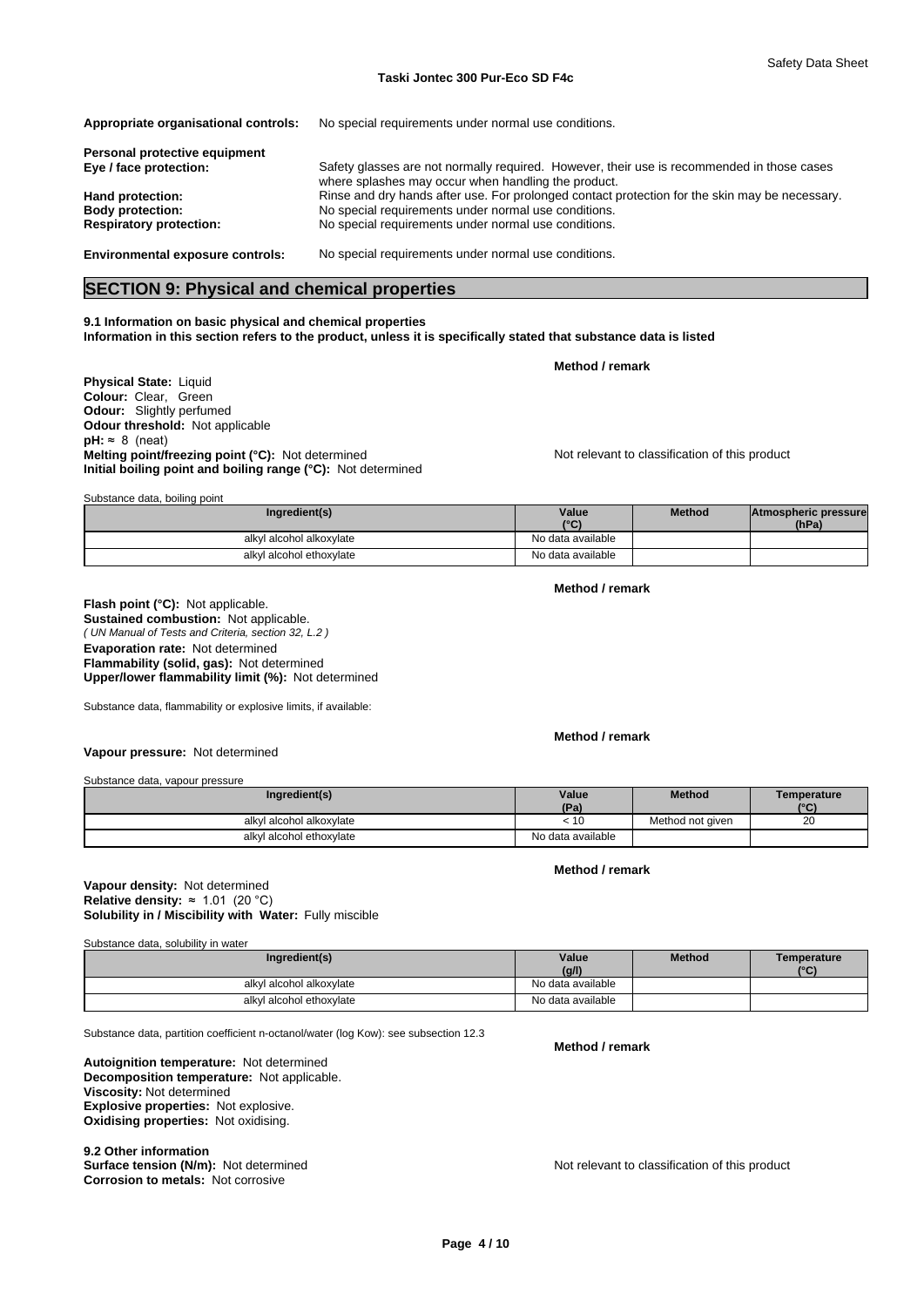Substance data, dissociation constant, if available:

| Ingredient(s)                | Value | <b>Method</b> | Temperature<br>10P |
|------------------------------|-------|---------------|--------------------|
| alky<br>l alcohol alkoxylate | 300   |               |                    |

# **SECTION 10: Stability and reactivity**

#### **10.1 Reactivity**

No reactivity hazards known under normal storage and use conditions.

#### **10.2 Chemical stability**

Stable under normal storage and use conditions.

#### **10.3 Possibility of hazardous reactions**

No hazardous reactions known under normal storage and use conditions.

#### **10.4 Conditions to avoid**

None known under normal storage and use conditions.

#### **10.5 Incompatible materials**

None known under normal use conditions.

# **10.6 Hazardous decomposition products**

None known under normal storage and use conditions.

# **SECTION 11: Toxicological information**

#### **11.1 Information on toxicological effects**

Mixture data:.

#### **Relevant calculated ATE(s):** ATE - Oral (mg/kg): >5000

**Skin irritation and corrosivity Eye irritation and corrosivity Result:** No data available **Result:** No data available

Substance data, where relevant and available, are listed below:.

#### **Acute toxicity**

| Acute oral toxicity      |                 |                      |                |                  |                             |
|--------------------------|-----------------|----------------------|----------------|------------------|-----------------------------|
| Ingredient(s)            | <b>Endpoint</b> | Value<br>(mq/kg)     | <b>Species</b> | <b>Method</b>    | <b>Exposure</b><br>time (h) |
| alkyl alcohol alkoxylate | $LD_{50}$       | 200-2000             | Rat            | Method not given |                             |
| alkyl alcohol ethoxylate |                 | No data<br>available |                |                  |                             |

Acute dermal toxicity

| Ingredient(s)            | Endpoint | Value<br>(mg/kg)     | <b>Species</b> | <b>Method</b> | <b>Exposure</b><br>time (h) |  |
|--------------------------|----------|----------------------|----------------|---------------|-----------------------------|--|
| alkyl alcohol alkoxylate |          | No data<br>available |                |               |                             |  |
| alkyl alcohol ethoxylate |          | No data<br>available |                |               |                             |  |

#### Acute inhalative toxicity

| Ingredient(s)            | Endpoint | Value<br>(mg/l)      | <b>Species</b> | <b>Method</b> | <b>Exposure</b><br>time (h) |  |
|--------------------------|----------|----------------------|----------------|---------------|-----------------------------|--|
| alkyl alcohol alkoxylate |          | No data<br>available |                |               |                             |  |
|                          |          |                      |                |               |                             |  |
| alkyl alcohol ethoxylate |          | No data              |                |               |                             |  |
|                          |          | available            |                |               |                             |  |

#### **Irritation and corrosivity** Skin irritation and corrosivity

| Ingredient(s)            | Result       | <b>Species</b> | <b>Method</b>     | <b>Exposure time</b> |
|--------------------------|--------------|----------------|-------------------|----------------------|
| alkyl alcohol alkoxylate | Not irritant | Rabbit         | OECD 404 (EU B.4) |                      |
|                          |              |                | Read across       |                      |
| alkyl alcohol ethoxylate | Not irritant |                | Method not given  |                      |

Eye irritation and corrosivity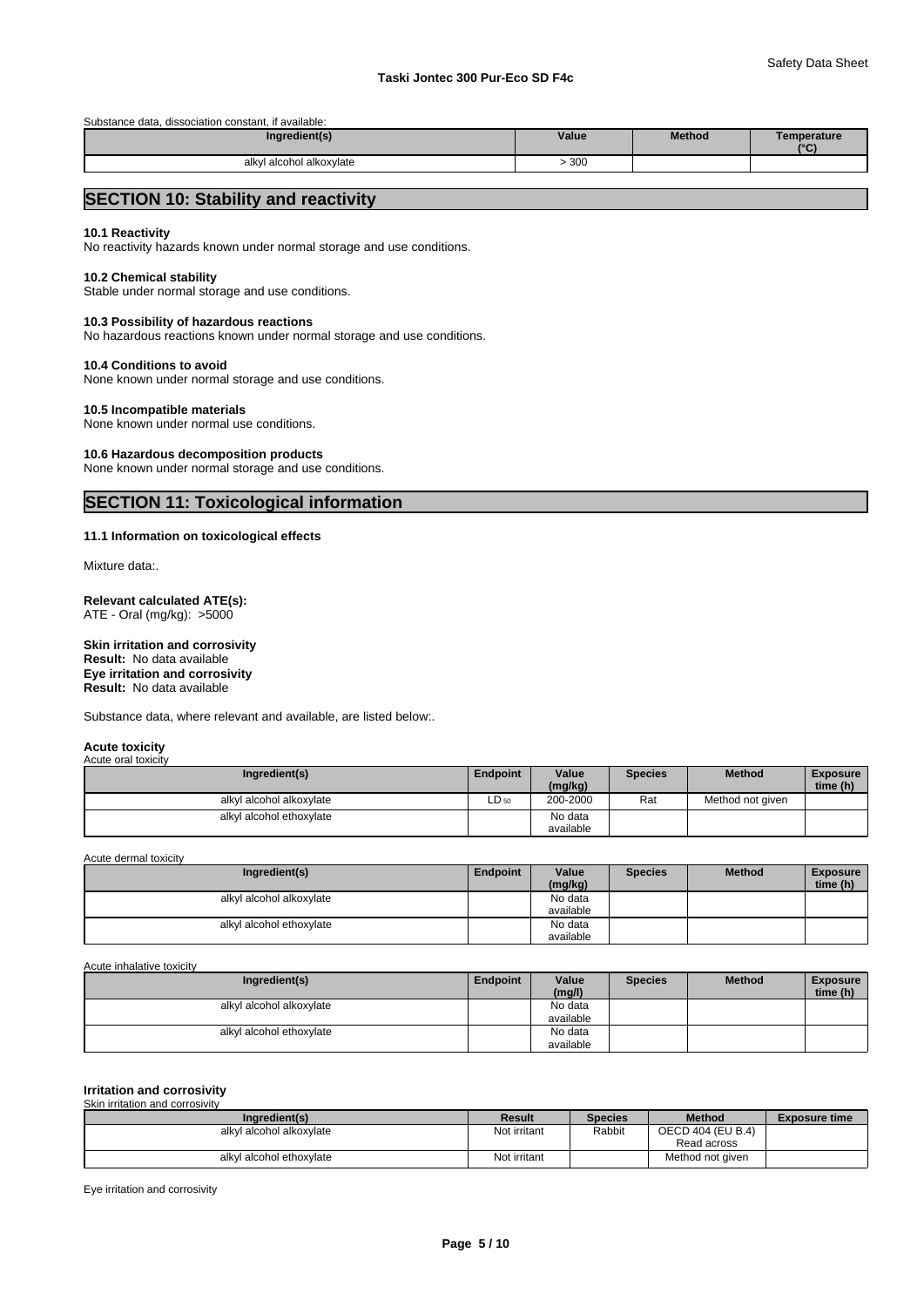| Ingredient(s)            | Result           | <b>Species</b>  | <b>Method</b>     | <b>Exposure time</b> |
|--------------------------|------------------|-----------------|-------------------|----------------------|
| alkyl alcohol alkoxylate | Not corrosive or | Rabbit          | OECD 405 (EU B.5) |                      |
|                          | irritant         |                 | Read across       |                      |
| alkyl alcohol ethoxylate | Irritant         | Not applicable. | OECD 437 Read     |                      |
|                          |                  |                 | across            |                      |

Respiratory tract irritation and corrosivity

| Ingredient(s)            | Result            | <b>Species</b> | <b>Method</b> | <b>Exposure time</b> |
|--------------------------|-------------------|----------------|---------------|----------------------|
| alkyl alcohol alkoxylate | No data available |                |               |                      |
| alkyl alcohol ethoxylate | No data available |                |               |                      |

# **Sensitisation** Sensitisation by skin contact

| <b>OUTIONIOUTOFF</b> DIMENSION |                   |                |               |                   |  |  |
|--------------------------------|-------------------|----------------|---------------|-------------------|--|--|
| Ingredient(s)                  | Result            | <b>Species</b> | <b>Method</b> | Exposure time (h) |  |  |
| alkyl alcohol alkoxylate       | No data available |                |               |                   |  |  |
| alkyl alcohol ethoxylate       | Not sensitising   |                |               |                   |  |  |

Sensitisation by inhalation

| Ingredient(s)            | Result            | <b>Species</b> | <b>Method</b> | <b>Exposure time</b> |
|--------------------------|-------------------|----------------|---------------|----------------------|
| alkyl alcohol alkoxylate | No data available |                |               |                      |
| alkyl alcohol ethoxylate | No data available |                |               |                      |

# **CMR effects (carcinogenicity, mutagenicity and toxicity for reproduction)** Mutagenicity

| Ingredient(s)            | <b>Result (in-vitro)</b> | <b>Method</b><br>(in-vitro) | <b>Result (in-vivo)</b> | <b>Method</b><br>(in-vivo) |
|--------------------------|--------------------------|-----------------------------|-------------------------|----------------------------|
| alkyl alcohol alkoxylate | INo data available       |                             | No data available       |                            |
| alkyl alcohol ethoxylate | <b>No data available</b> |                             | No data available       |                            |

**Carcinogenicity** 

| angrediently         | <b>ffect</b>     |
|----------------------|------------------|
| l alcohol alkoxvlate | data available › |
| alkvl                | NI∩              |
| l alcohol ethoxylate | data available י |
| alkyl                | .No              |

#### Toxicity for reproduction

| Ingredient(s)                | <b>Endpoint</b> | <b>Specific effect</b> | Value<br>$\left \frac{\text{mg}}{\text{kg}}\right $ bw/d) | <b>Species</b> | <b>Method</b> | <b>Exposure</b><br>time | <b>Remarks and other effects</b><br>reported |
|------------------------------|-----------------|------------------------|-----------------------------------------------------------|----------------|---------------|-------------------------|----------------------------------------------|
|                              |                 |                        |                                                           |                |               |                         |                                              |
| l alkvl alcohol alkoxvlate l |                 |                        | No data                                                   |                |               |                         |                                              |
|                              |                 |                        | available                                                 |                |               |                         |                                              |
| lalkyl alcohol ethoxylate    |                 |                        | No data                                                   |                |               |                         |                                              |
|                              |                 |                        | available                                                 |                |               |                         |                                              |

#### **Repeated dose toxicity**

Sub-acute or sub-chronic oral toxicity

| Ingredient(s)            | <b>Endpoint</b> | Value        | <b>Species</b> | <b>Method</b> |             | <b>Exposure Specific effects and organs</b> |
|--------------------------|-----------------|--------------|----------------|---------------|-------------|---------------------------------------------|
|                          |                 | (mg/kg bw/d) |                |               | time (days) | affected                                    |
| alkyl alcohol alkoxylate |                 | No data      |                |               |             |                                             |
|                          |                 | available    |                |               |             |                                             |
| alkyl alcohol ethoxylate |                 | No data      |                |               |             |                                             |
|                          |                 | available    |                |               |             |                                             |

Sub-chronic dermal toxicity

| Ingredient(s)            | <b>Endpoint</b> | Value        | <b>Species</b> | <b>Method</b> |                    | <b>Exposure   Specific effects and organs  </b> |
|--------------------------|-----------------|--------------|----------------|---------------|--------------------|-------------------------------------------------|
|                          |                 | (mg/kg bw/d) |                |               | $ time$ (days) $ $ | affected                                        |
| alkyl alcohol alkoxylate |                 | No data      |                |               |                    |                                                 |
|                          |                 | available    |                |               |                    |                                                 |
| alkyl alcohol ethoxylate |                 | No data      |                |               |                    |                                                 |
|                          |                 | available    |                |               |                    |                                                 |

### Sub-chronic inhalation toxicity

| Ingredient(s)            | <b>Endpoint</b> | Value        | <b>Species</b> | <b>Method</b> |                | <b>Exposure Specific effects and organs</b> |
|--------------------------|-----------------|--------------|----------------|---------------|----------------|---------------------------------------------|
|                          |                 | (mg/kg bw/d) |                |               | Itime (davs) I | affected                                    |
| alkyl alcohol alkoxylate |                 | No data      |                |               |                |                                             |
|                          |                 | available    |                |               |                |                                             |
| alkyl alcohol ethoxylate |                 | No data      |                |               |                |                                             |
|                          |                 | available    |                |               |                |                                             |

Chronic toxicity

| Ingredient(s)            | <b>Exposure</b> | <b>Endpoint</b> | Value                | <b>Species</b> | <b>Method</b> | <b>Exposure</b> | Specific effects and | <b>Remark</b> |
|--------------------------|-----------------|-----------------|----------------------|----------------|---------------|-----------------|----------------------|---------------|
|                          | route           |                 | (ma/ka bw/d)         |                |               | time            | organs affected      |               |
| alkyl alcohol alkoxylate |                 |                 | No data<br>available |                |               |                 |                      |               |
| alkyl alcohol ethoxylate |                 |                 | No data<br>available |                |               |                 |                      |               |

| STO <sup>-</sup><br>exposure<br>-single |  |
|-----------------------------------------|--|
|                                         |  |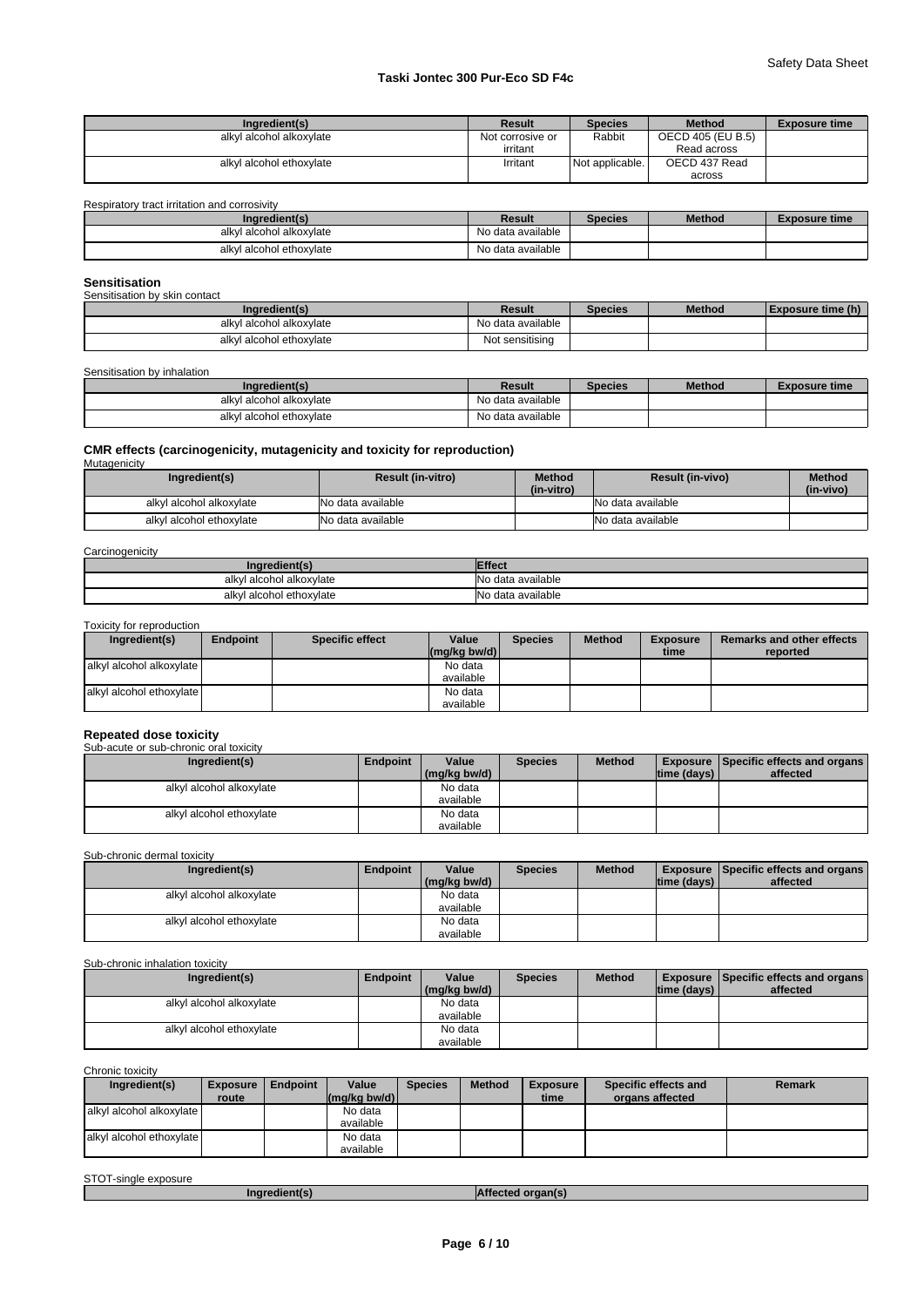| alkoxvlate<br>alkvl<br>------<br>aiuu<br>. | available<br>NI.<br>data<br>w               |
|--------------------------------------------|---------------------------------------------|
| , alcohol<br>ethoxvlate<br>alk\            | $\cdots$<br>available<br>NI.<br>data<br>่งเ |

STOT-repeated exposure

| Ingredient(s)                 | .                |
|-------------------------------|------------------|
| i alcohol alkoxvlate<br>alkyl | o data available |
| I alcohol ethoxvlate<br>alkvl | › data available |

#### **Aspiration hazard**

Substances with an aspiration hazard (H304), if any, are listed in section 3. If relevant, see section 9 for dynamic viscosity and relative density of the product.

### **Potential adverse health effects and symptoms**

Effects and symptoms related to the product, if any, are listed in subsection 4.2.

| <b>SECTION 12: Ecological information</b> |  |
|-------------------------------------------|--|
|                                           |  |

### **12.1 Toxicity**

No data is available on the mixture.

Substance data, where relevant and available, are listed below:

#### **Aquatic short-term toxicity** Aquatic short-term toxicity - fish

| .                        |                 |                      |                      |                   |                             |
|--------------------------|-----------------|----------------------|----------------------|-------------------|-----------------------------|
| Ingredient(s)            | <b>Endpoint</b> | Value<br>(mg/l)      | <b>Species</b>       | <b>Method</b>     | <b>Exposure</b><br>time (h) |
| alkyl alcohol alkoxylate | $LC_{50}$       | >100                 | Brachvdanio<br>rerio | OECD 203 (EU C.1) | 96                          |
| alkyl alcohol ethoxylate |                 | No data<br>available |                      |                   |                             |

Aquatic short-term toxicity - crustacea

| Ingredient(s)            | <b>Endpoint</b>  | Value<br>(mg/l) | Species      | <b>Method</b>     | <b>Exposure</b><br>time (h) |  |
|--------------------------|------------------|-----------------|--------------|-------------------|-----------------------------|--|
| alkyl alcohol alkoxylate | EC <sub>50</sub> | 100             | Daphnia      | Method not given  | 48                          |  |
|                          |                  |                 | magna Straus |                   |                             |  |
| alkyl alcohol ethoxylate | EC <sub>50</sub> | 13.5            | Daphnia      | OECD 202 (EU C.2) | 48                          |  |

Aquatic short-term toxicity - algae

| Ingredient(s)            | <b>Endpoint</b>  | Value<br>(mg/l) | Species       | <b>Method</b>     | <b>Exposure</b><br>time (h)          |  |
|--------------------------|------------------|-----------------|---------------|-------------------|--------------------------------------|--|
| alkyl alcohol alkoxylate | EC 50            | 100             | Not specified | Method not given  | $\overline{\phantom{a}}$<br>∼        |  |
| alkyl alcohol ethoxylate | EC <sub>50</sub> |                 | Not specified | OECD 201 (EU C.3) | $\overline{\phantom{a}}$<br><u>_</u> |  |

#### Aquatic short-term toxicity - marine species

| Ingredient(s)            | <b>Endpoint</b> | Value     | <b>Species</b> | <b>Method</b> | <b>Exposure</b> |
|--------------------------|-----------------|-----------|----------------|---------------|-----------------|
|                          |                 | (mg/l)    |                |               | time (days)     |
| alkyl alcohol alkoxylate |                 | No data   |                |               |                 |
|                          |                 | available |                |               |                 |
| alkyl alcohol ethoxylate |                 | No data   |                |               |                 |
|                          |                 | available |                |               |                 |

Impact on sewage plants - toxicity to bacteria **Ingredient(s) Industrial Leading Leading Control Leading Control Leading Control Leading Control Leading Control Leading Control Leading Control Leading Control Leading Control Leading Control Leading Control Leading Co (mg/l) Industrial Method Exposure time**  alkyl alcohol alkoxylate available alkyl alcohol ethoxylate No data available

# **Aquatic long-term toxicity**

| Aquatic long-term toxicity - fish |          |           |                |               |                 |                         |
|-----------------------------------|----------|-----------|----------------|---------------|-----------------|-------------------------|
| Ingredient(s)                     | Endpoint | Value     | <b>Species</b> | <b>Method</b> | <b>Exposure</b> | <b>Effects observed</b> |
|                                   |          | (mg/l)    |                |               | time            |                         |
| alkyl alcohol alkoxylate          |          | No data   |                |               |                 |                         |
|                                   |          | available |                |               |                 |                         |
| alkyl alcohol ethoxylate          |          | No data   |                |               |                 |                         |
|                                   |          | available |                |               |                 |                         |

Aquatic long-term toxicity - crustacea

| Ingredient(s)            | Endpoint | Value<br>(mg/l) | <b>Species</b> | <b>Method</b> | <b>Exposure</b><br>time | <b>Effects observed</b> |
|--------------------------|----------|-----------------|----------------|---------------|-------------------------|-------------------------|
| alkyl alcohol alkoxylate |          | No data         |                |               |                         |                         |
|                          |          | available       |                |               |                         |                         |
| alkyl alcohol ethoxylate |          | No data         |                |               |                         |                         |
|                          |          | available       |                |               |                         |                         |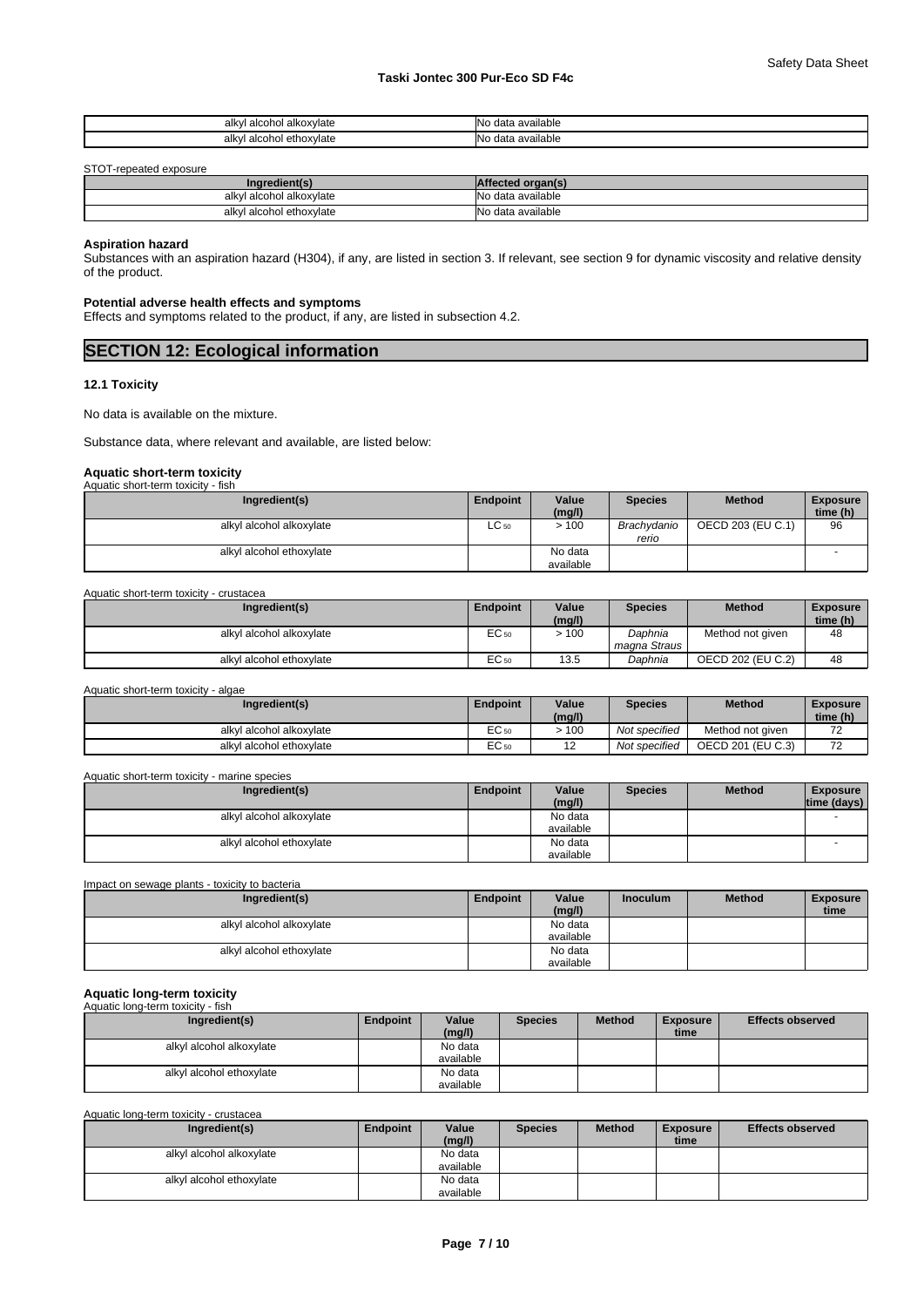Aquatic toxicity to other aquatic benthic organisms, including sediment-dwelling organisms, if available:

| Ingredient(s)            | Endpoint | Value<br>(mg/kg dw | <b>Species</b> | <b>Method</b> | <b>Exposure</b><br> time (days) | <b>Effects observed</b> |
|--------------------------|----------|--------------------|----------------|---------------|---------------------------------|-------------------------|
|                          |          | sediment)          |                |               |                                 |                         |
| alkyl alcohol alkoxylate |          | No data            |                |               | -                               |                         |
|                          |          | available          |                |               |                                 |                         |
| alkyl alcohol ethoxylate |          | No data            |                |               |                                 |                         |
|                          |          | available          |                |               |                                 |                         |

**Terrestrial toxicity** Terrestrial toxicity - soil invertebrates, including earthworms, if available:

| Ingredient(s)            | <b>Endpoint</b> | Value              | <b>Species</b> | <b>Method</b> | <b>Exposure</b>    | <b>Effects observed</b> |
|--------------------------|-----------------|--------------------|----------------|---------------|--------------------|-------------------------|
|                          |                 | (mg/kg dw<br>soil) |                |               | $ time$ (days) $ $ |                         |
|                          |                 |                    |                |               |                    |                         |
| alkyl alcohol alkoxylate |                 | No data            |                |               |                    |                         |
|                          |                 | available          |                |               |                    |                         |
| alkyl alcohol ethoxylate |                 | No data            |                |               | - 11               |                         |
|                          |                 | available          |                |               |                    |                         |

Terrestrial toxicity - plants, if available:

| Ingredient(s)            | Endpoint | Value     | <b>Species</b> | <b>Method</b> | <b>Exposure</b>          | <b>Effects observed</b> |
|--------------------------|----------|-----------|----------------|---------------|--------------------------|-------------------------|
|                          |          | (mg/kg dw |                |               | $ time$ (days) $ $       |                         |
|                          |          | soil)     |                |               |                          |                         |
| alkyl alcohol alkoxylate |          | No data   |                |               |                          |                         |
|                          |          | available |                |               |                          |                         |
| alkyl alcohol ethoxylate |          | No data   |                |               | $\overline{\phantom{a}}$ |                         |
|                          |          | available |                |               |                          |                         |

Terrestrial toxicity - birds, if available:

| Ingredient(s)            | Endpoint | Value     | <b>Species</b> | <b>Method</b> | <b>Exposure</b>    | <b>Effects observed</b> |
|--------------------------|----------|-----------|----------------|---------------|--------------------|-------------------------|
|                          |          |           |                |               | $ time$ (days) $ $ |                         |
| alkyl alcohol alkoxylate |          | No data   |                |               |                    |                         |
|                          |          | available |                |               |                    |                         |
| alkyl alcohol ethoxylate |          | No data   |                |               |                    |                         |
|                          |          | available |                |               |                    |                         |

Terrestrial toxicity - beneficial insects, if available:

| Ingredient(s)            | Endpoint | Value     | <b>Species</b> | <b>Method</b> | <b>Exposure</b>          | <b>Effects observed</b> |
|--------------------------|----------|-----------|----------------|---------------|--------------------------|-------------------------|
|                          |          | (mg/kg dw |                |               | time (days)              |                         |
|                          |          | soil)     |                |               |                          |                         |
| alkyl alcohol alkoxylate |          | No data   |                |               | $\overline{\phantom{a}}$ |                         |
|                          |          | available |                |               |                          |                         |
| alkyl alcohol ethoxylate |          | No data   |                |               | $\overline{\phantom{a}}$ |                         |
|                          |          | available |                |               |                          |                         |

#### Terrestrial toxicity - soil bacteria, if available:

| Ingredient(s)            | Endpoint | Value              | <b>Species</b> | <b>Method</b> | <b>Exposure</b> | <b>Effects observed</b> |
|--------------------------|----------|--------------------|----------------|---------------|-----------------|-------------------------|
|                          |          | (mg/kg dw<br>soil) |                |               | time (days)     |                         |
|                          |          |                    |                |               |                 |                         |
| alkyl alcohol alkoxylate |          | No data            |                |               |                 |                         |
|                          |          | available          |                |               |                 |                         |
| alkyl alcohol ethoxylate |          | No data            |                |               |                 |                         |
|                          |          | available          |                |               |                 |                         |

#### **12.2 Persistence and degradability**

**Abiotic degradation** Abiotic degradation - photodegradation in air, if available:

Abiotic degradation - hydrolysis, if available:

Abiotic degradation - other processes, if available:

#### **Biodegradation**

Ready biodegradability - aerobic conditions

| Ingredient(s)            | <b>Inoculum</b>             | <b>Analytical</b><br>method | DT 50 | <b>Method</b>         | <b>Evaluation</b>     |
|--------------------------|-----------------------------|-----------------------------|-------|-----------------------|-----------------------|
| alkyl alcohol alkoxylate | Activated sludge,<br>aerobe | <b>BOD</b> removal          |       | OECD 301F             | Readily biodegradable |
| alkyl alcohol ethoxylate |                             |                             |       | Weight of<br>evidence | Readily biodegradable |

Ready biodegradability - anaerobic and marine conditions, if available:

Degradation in relevant environmental compartments, if available:

# **12.3 Bioaccumulative potential**<br>Partition coefficient p-octanol/water (log Kow)

| <br>Partition<br>i coefficient n-octanol/water (log Kow) |       |               |                                 |        |  |
|----------------------------------------------------------|-------|---------------|---------------------------------|--------|--|
| <b>redient(s</b><br>.na                                  | Value | <b>Method</b> | raluation                       | semark |  |
| alkvl<br>l alcohol alkoxvlate                            |       |               | lNo<br>bioaccumulation expected |        |  |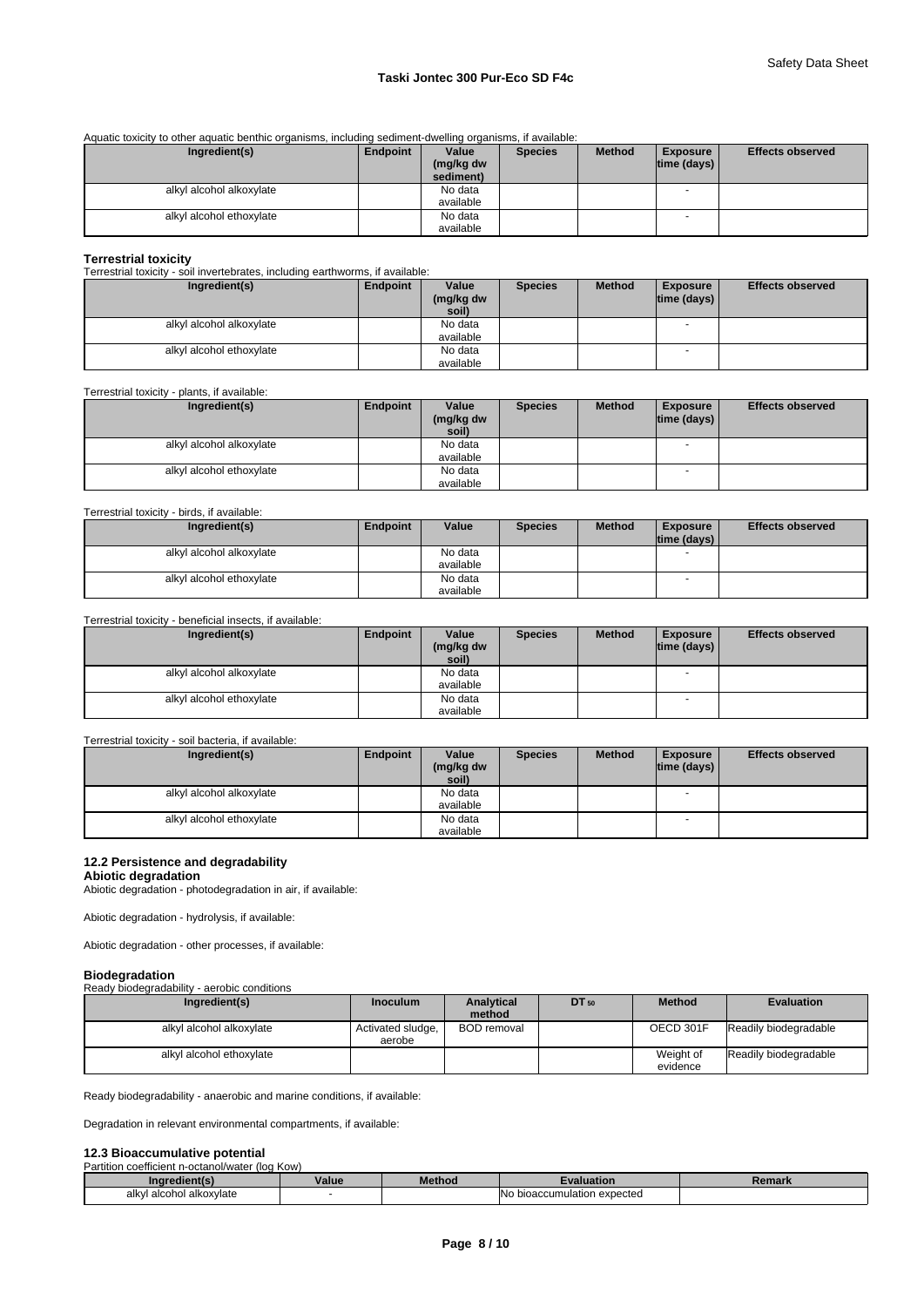| ol ethoxvlate<br>alkvl<br>alcohol | $\cdots$<br>- Ne<br>available<br>ı dat: |  |  |
|-----------------------------------|-----------------------------------------|--|--|

#### Bioconcentration factor (BCF)

| Ingredient(s)                   | Value             | Species | <b>Method</b> | Evaluation | Remark |
|---------------------------------|-------------------|---------|---------------|------------|--------|
| alkyl<br>l alcohol alkoxvlate l | No data available |         |               |            |        |
| lalkyl alcohol ethoxylate       | No data available |         |               |            |        |

#### **12.4 Mobility in soil**

| Adsorption/Desorption to soil or sediment |                                             |                                                  |               |                       |                   |
|-------------------------------------------|---------------------------------------------|--------------------------------------------------|---------------|-----------------------|-------------------|
| Ingredient(s)                             | <b>Adsorption</b><br>coefficient<br>Log Koc | <b>Desorption</b><br>coefficient<br>Log Koc(des) | <b>Method</b> | Soil/sediment<br>type | <b>Evaluation</b> |
| alkyl alcohol alkoxylate                  | I No data available I                       |                                                  |               |                       |                   |
| alkyl alcohol ethoxylate                  | No data available I                         |                                                  |               |                       |                   |

#### **12.5 Results of PBT and vPvB assessment**

Substances that fulfill the criteria for PBT/vPvB, if any, are listed in section 3.

#### **12.6 Other adverse effects**

No other adverse effects known.

# **SECTION 13: Disposal considerations**

| 13.1 Waste treatment methods<br>Waste from residues / unused<br>products: | The concentrated contents or contaminated packaging should be disposed of by a certified handler<br>or according to the site permit. Release of waste to sewers is discouraged. The cleaned packaging |
|---------------------------------------------------------------------------|-------------------------------------------------------------------------------------------------------------------------------------------------------------------------------------------------------|
| <b>European Waste Cataloque:</b>                                          | material is suitable for energy recovery or recycling in line with local legislation.<br>20 01 30 - detergents other than those mentioned in 20 01 29.                                                |
| <b>Empty packaging</b>                                                    |                                                                                                                                                                                                       |
| <b>Recommendation:</b>                                                    | Dispose of observing national or local regulations.                                                                                                                                                   |
| Suitable cleaning agents:                                                 | Water, if necessary with cleaning agent.                                                                                                                                                              |

#### **SECTION 14: Transport information**

**Land transport (ADR/RID), Sea transport (IMDG), Air transport (ICAO-TI / IATA-DGR)** 

**14.1 UN number:** Non-dangerous goods

**14.2 UN proper shipping name:** Non-dangerous goods

**14.3 Transport hazard class(es):** Non-dangerous goods

**Class:** -

**14.4 Packing group:** Non-dangerous goods

**14.5 Environmental hazards:** Non-dangerous goods

**14.6 Special precautions for user:** Non-dangerous goods

**14.7 Transport in bulk according to Annex II of MARPOL and the IBC Code:** Non-dangerous goods

# **SECTION 15: Regulatory information**

#### **15.1 Safety, health and environmental regulations/legislation specific for the substance or mixture**

#### **EU regulations:**

• Regulation (EC) No 66/2010 on the EU Ecolabel

 $\cdot$  Regulation (EC) No 1272/2008 - CLF

• Regulation (EC) No. 1907/2006 - REACH

• Regulation (EC) No. 648/2004 - Detergents regulation

**Authorisations or restrictions (Regulation (EC) No 1907/2006, Title VII respectively Title VIII):** Not applicable.

| Ingredients according to EC Detergents Regulation 648/2004 |             |  |
|------------------------------------------------------------|-------------|--|
| non-ionic surfactants                                      | $5 - 15 \%$ |  |
| soap, anionic surfactants                                  | $< 5 \%$    |  |
| perfumes. Glutaral                                         |             |  |

The surfactant(s) contained in this preparation complies(comply) with the biodegradability criteria as laid down in Regulation (EC) No. 648/2004 on detergents. Data to support this assertion are held at the disposal of the competent authorities of the Member States and will be made available to them, at their direct request or at the request of a detergent manufacturer.

#### **15.2 Chemical safety assessment**

A chemical safety assessment has not been carried out on the mixture

# **SECTION 16: Other information**

*The information in this document is based on our best present knowledge. However, it does not constitute a guarantee for any specific product*